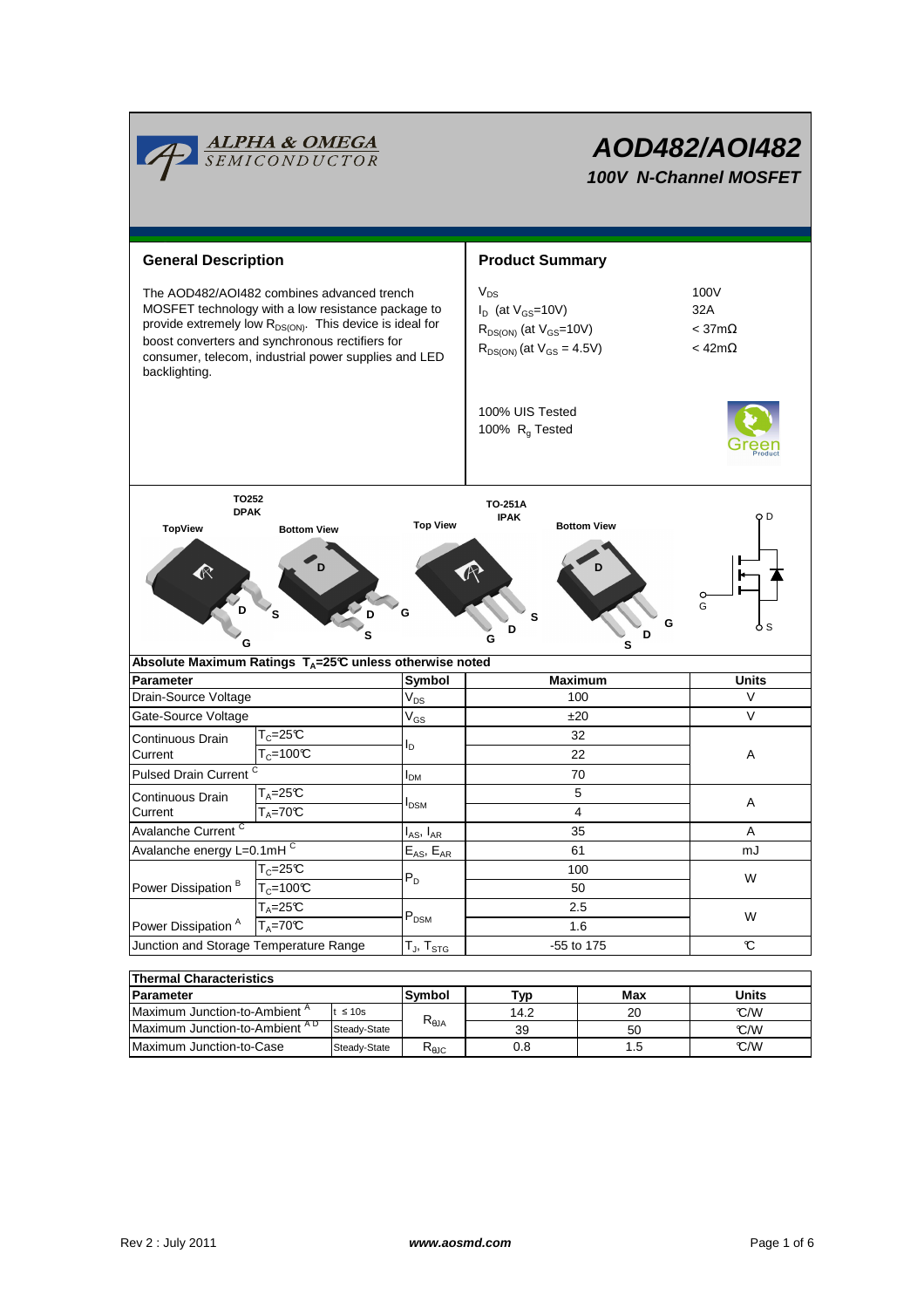

#### **Electrical Characteristics (TJ=25°C unless otherwise noted)**

| <b>Symbol</b>               | <b>Conditions</b><br><b>Parameter</b>    |                                                                                                 |              | Min  | <b>Typ</b>     | Max  | <b>Units</b> |  |  |
|-----------------------------|------------------------------------------|-------------------------------------------------------------------------------------------------|--------------|------|----------------|------|--------------|--|--|
| <b>STATIC PARAMETERS</b>    |                                          |                                                                                                 |              |      |                |      |              |  |  |
| <b>BV<sub>DSS</sub></b>     | Drain-Source Breakdown Voltage           | $I_D = 250 \mu A$ , $V_{GS} = 0V$                                                               |              | 100  |                |      | $\vee$       |  |  |
| $I_{DSS}$                   | Zero Gate Voltage Drain Current          | $V_{DS}$ =100V, $V_{GS}$ =0V                                                                    |              |      |                | 1    |              |  |  |
|                             |                                          |                                                                                                 | $T_J = 55C$  |      |                | 5    | μA           |  |  |
| l <sub>GSS</sub>            | Gate-Body leakage current                | $V_{DS}$ =0V, $V_{GS}$ = ±20V                                                                   |              |      |                | 100  | nA           |  |  |
| $V_{GS(th)}$                | Gate Threshold Voltage                   | V <sub>DS</sub> =V <sub>GS</sub> I <sub>D</sub> =250µA                                          |              | 1.6  | 2.1            | 2.7  | $\vee$       |  |  |
| $I_{D(ON)}$                 | On state drain current                   | $V_{GS}$ =10V, $V_{DS}$ =5V                                                                     |              | 70   |                |      | A            |  |  |
| $R_{DS(ON)}$                |                                          | V <sub>GS</sub> =10V, I <sub>D</sub> =10A                                                       |              |      | 30             | 37   |              |  |  |
|                             | Static Drain-Source On-Resistance        |                                                                                                 | $T_J = 125C$ |      | 63             | 76   | $m\Omega$    |  |  |
|                             |                                          | V <sub>GS</sub> =4.5V, I <sub>D</sub> =10A                                                      |              |      | 32             | 42   | $m\Omega$    |  |  |
| $g_{FS}$                    | <b>Forward Transconductance</b>          | V <sub>DS</sub> =5V, I <sub>D</sub> =10A                                                        |              |      | 45             |      | S            |  |  |
| $V_{SD}$                    | $IS=1A, VGS=0V$<br>Diode Forward Voltage |                                                                                                 |              |      | 0.7            | 1    | V            |  |  |
| ls                          | Maximum Body-Diode Continuous Current    |                                                                                                 |              |      |                | 54   | A            |  |  |
|                             | <b>DYNAMIC PARAMETERS</b>                |                                                                                                 |              |      |                |      |              |  |  |
| $C_{\text{iss}}$            | Input Capacitance                        | $V_{GS}$ =0V, $V_{DS}$ =50V, f=1MHz                                                             |              | 1300 | 1630           | 2000 | pF           |  |  |
| $\mathsf{C}_{\mathrm{oss}}$ | <b>Output Capacitance</b>                |                                                                                                 |              | 70   | 100            | 130  | pF           |  |  |
| $C_{\rm rss}$               | Reverse Transfer Capacitance             |                                                                                                 |              | 30   | 50             | 70   | pF           |  |  |
| R <sub>g</sub>              | Gate resistance                          | $V_{GS}$ =0V, $V_{DS}$ =0V, f=1MHz                                                              |              | 0.3  | 0.75           | 1.1  | Ω            |  |  |
|                             | <b>SWITCHING PARAMETERS</b>              |                                                                                                 |              |      |                |      |              |  |  |
| $Q_q(10V)$                  | <b>Total Gate Charge</b>                 | $V_{GS}$ =10V, $V_{DS}$ =50V, $I_{D}$ =10A                                                      |              | 26   | 34             | 44   | nC           |  |  |
| Q <sub>a</sub> (4.5V)       | <b>Total Gate Charge</b>                 |                                                                                                 |              | 14   | 18             | 22   | nC           |  |  |
| $\mathsf{Q}_{\text{gs}}$    | Gate Source Charge                       |                                                                                                 |              | 4    | 6              | 8    | nC           |  |  |
| $\mathsf{Q}_{\text{gd}}$    | Gate Drain Charge                        |                                                                                                 |              | 5    | 9              | 13   | nС           |  |  |
| $t_{D(0n)}$                 | Turn-On DelayTime                        |                                                                                                 |              |      | 7              |      | ns           |  |  |
| $\mathsf{t}_\mathsf{r}$     | Turn-On Rise Time                        | $V_{GS}$ =10V, V <sub>DS</sub> =50V, R <sub>L</sub> =5 $\Omega$ ,<br>$R_{\text{GEN}} = 3\Omega$ |              |      | $\overline{7}$ |      | ns           |  |  |
| $t_{D(off)}$                | Turn-Off DelayTime                       |                                                                                                 |              |      | 29             |      | ns           |  |  |
| $t_f$                       | <b>Turn-Off Fall Time</b>                |                                                                                                 |              |      | $\overline{7}$ |      | ns           |  |  |
| $t_{rr}$                    | Body Diode Reverse Recovery Time         | $I_F = 10A$ , dl/dt=500A/ $\mu$ s                                                               |              | 22   | 32             | 42   | ns           |  |  |
| $Q_{rr}$                    | Body Diode Reverse Recovery Charge       | $I_F = 10A$ , dl/dt=500A/us                                                                     |              | 140  | 200            | 260  | nC           |  |  |

A. The value of R<sub>θJA</sub> is measured with the device mounted on 1in<sup>2</sup> FR-4 board with 2oz. Copper, in a still air environment with T<sub>A</sub> =25°C. The Power dissipation P<sub>DSM</sub> is based on R<sub>6MA</sub> and the maximum allowed junction temperature of 150°C. The value in any given application depends on the user's specific board design, and the maximum temperature of 175°C may be used if the PCB allow s it.

B. The power dissipation P<sub>D</sub> is based on T<sub>J(MAX)</sub>=175°C, using junction-to-case thermal resistance, and is more useful in setting the upper dissipation limit for cases where additional heatsinking is used.

C. Repetitive rating, pulse width limited by junction temperature T<sub>J(MAX)</sub>=175°C. Ratings are based on low frequency and duty cycles to keep initial  $T_1 = 25$ °C.

D. The  $R_{hJA}$  is the sum of the thermal impedance from junction to case  $R_{hIG}$  and case to ambient.

E. The static characteristics in Figures 1 to 6 are obtained using <300µs pulses, duty cycle 0.5% max.

F. These curves are based on the junction-to-case thermal impedance which is measured with the device mounted to a large heatsink,

assuming a maximum junction temperature of  $T_{J(MAX)}$ =175°C. The SOA curve provides a single pulse ratin g.

G. The maximum current rating is package limited.

H. These tests are performed with the device mounted on 1 in<sup>2</sup> FR-4 board with 2oz. Copper, in a still air environment with T<sub>A</sub>=25°C.

THIS PRODUCT HAS BEEN DESIGNED AND QUALIFIED FOR THE CONSUMER MARKET. APPLICATIONS OR USES AS CRITICAL COMPONENTS IN LIFE SUPPORT DEVICES OR SYSTEMS ARE NOT AUTHORIZED. AOS DOES NOT ASSUME ANY LIABILITY ARISING OUT OF SUCH APPLICATIONS OR USES OF ITS PRODUCTS. AOS RESERVES THE RIGHT TO IMPROVE PRODUCT DESIGN, FUNCTIONS AND RELIABILITY WITHOUT NOTICE.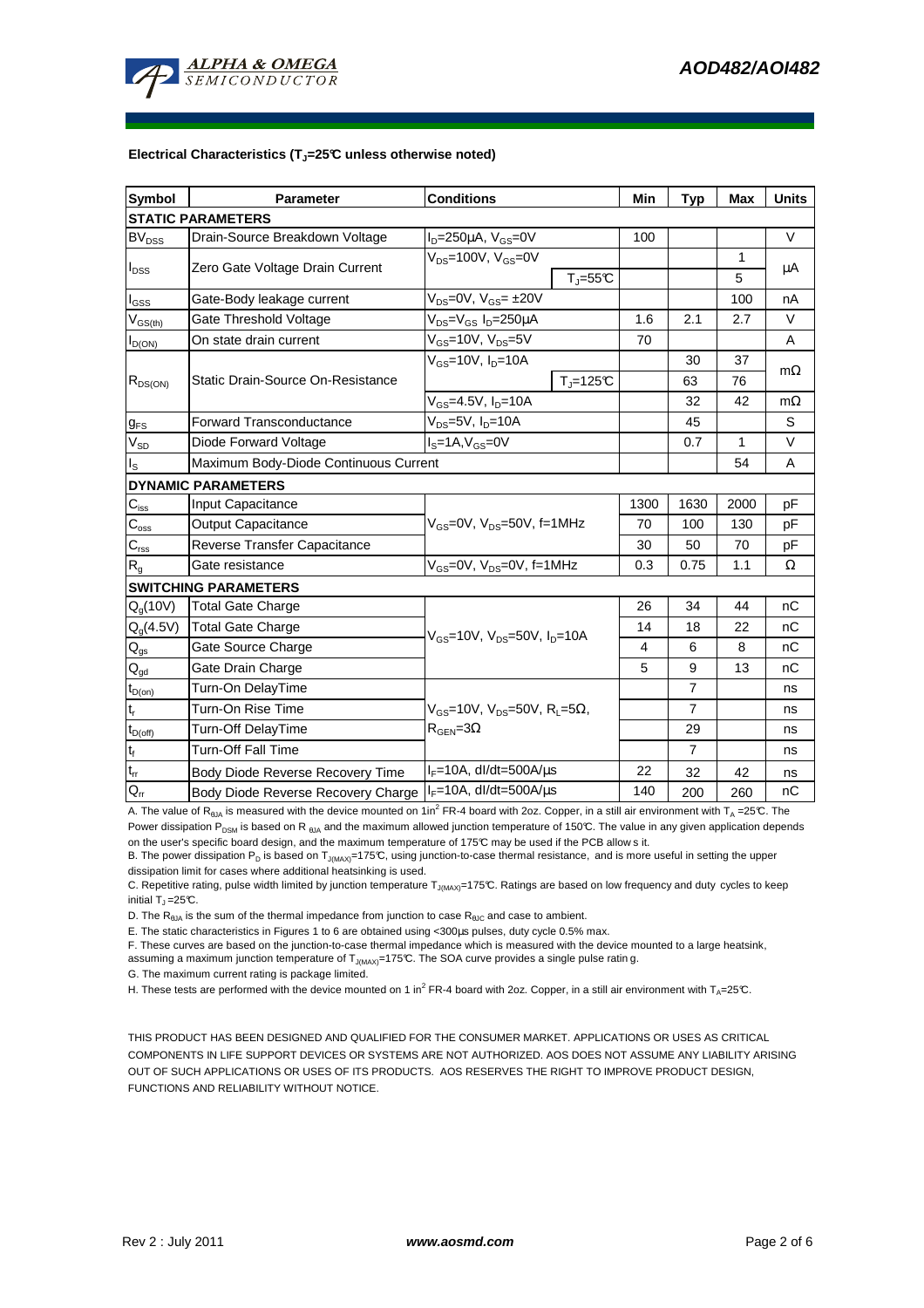

## **TYPICAL ELECTRICAL AND THERMAL CHARACTERISTICS**

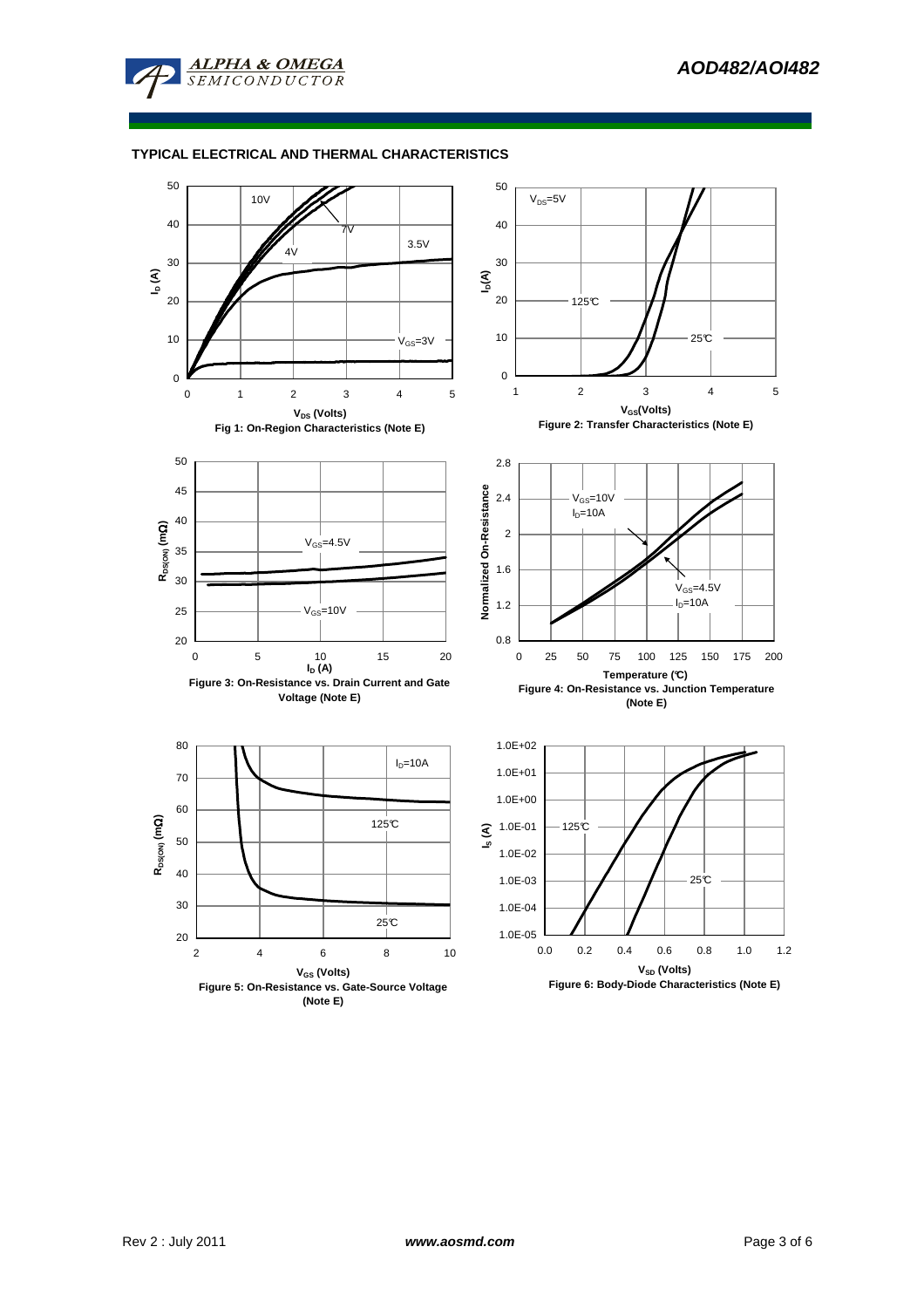

### **TYPICAL ELECTRICAL AND THERMAL CHARACTERISTICS**



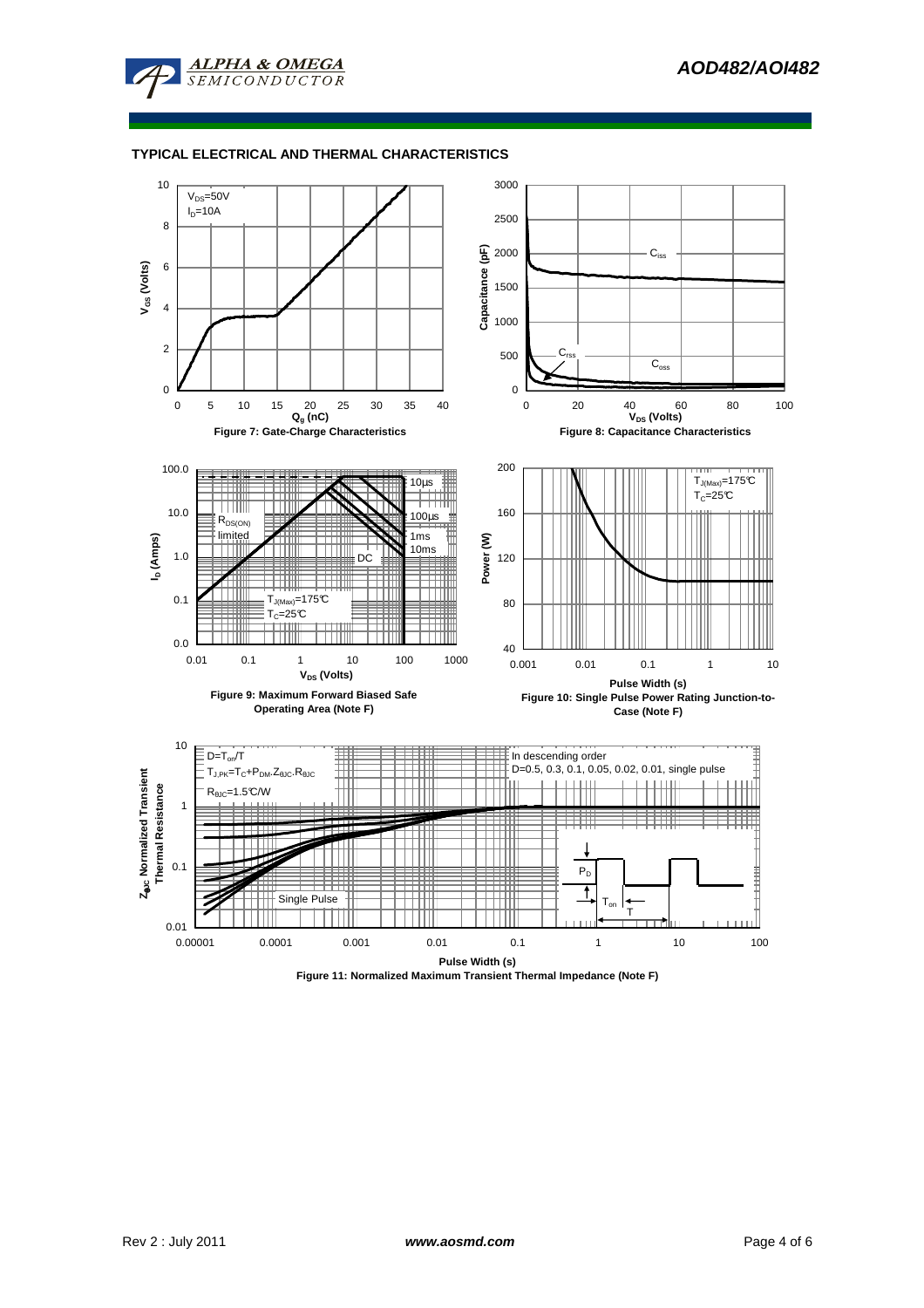

### **TYPICAL ELECTRICAL AND THERMAL CHARACTERISTICS**



**Figure 16: Normalized Maximum Transient Thermal Impedance (Note H)**